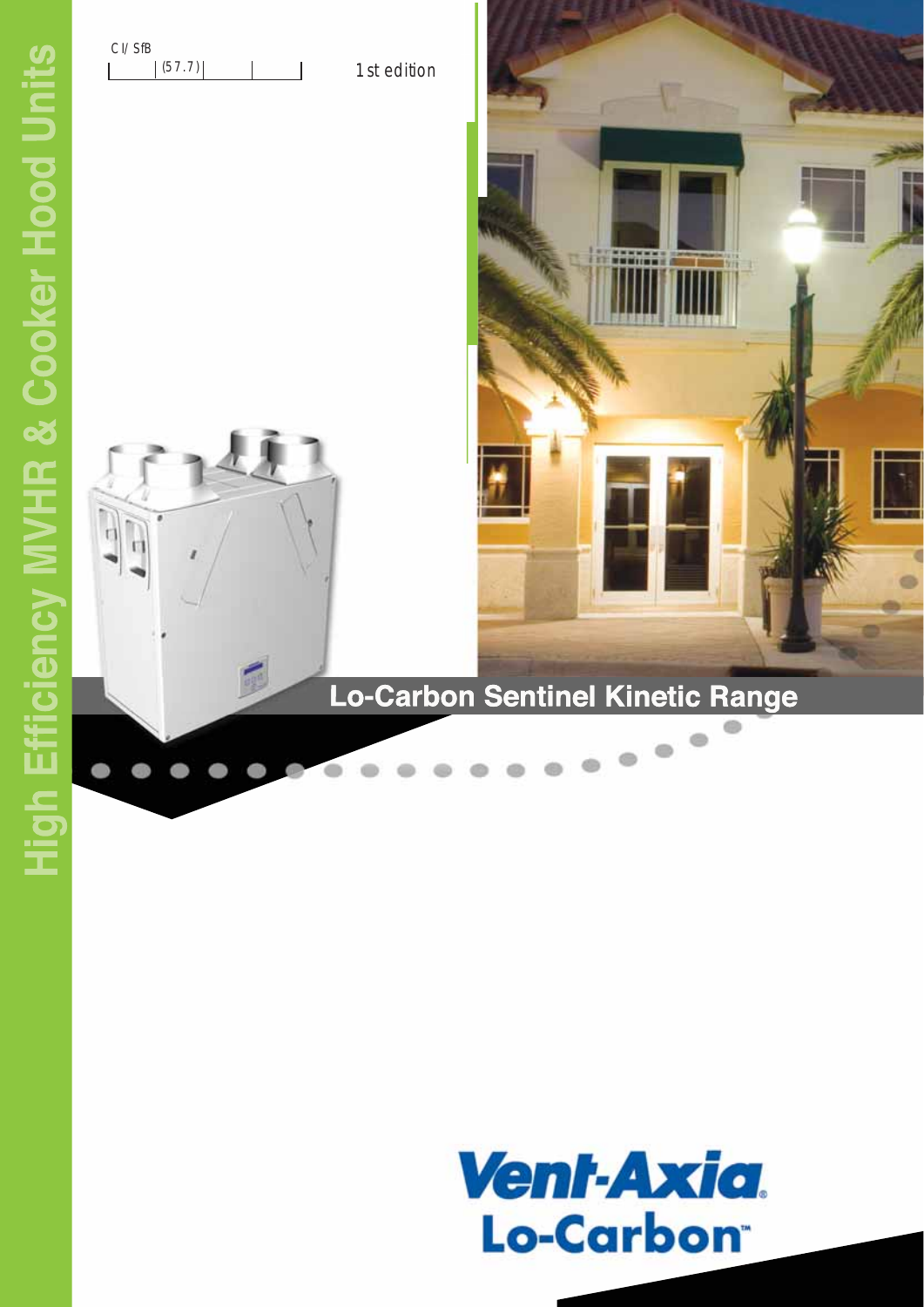



## VENT-AXIA CONTACT NUMBERS

Free technical, installation and sales advice is available

## Sales Centre: Domestic & Commercial

| Sales Tel:        | 0844 856 0590 |
|-------------------|---------------|
| Sales Fax:        | 01293565169   |
| Tech Support Tel: | 0844 856 0594 |
| Tech Support Fax: | 01293 539209  |

## Industrial

| Sales Tel:        | 0844 856 0591      |
|-------------------|--------------------|
| Sales Fax:        | 01293 534898       |
| Tech Support Tel: | 0844 856 0595      |
| Tech Support Fax: | 01293 455197       |
| Web:              | www.vent-axia.com  |
| Fmail:            | info@vent-axia.com |

## Supply & Service

All sales made by Vent-Axia Limited are made only upon the terms of the Company's Conditions of Sale, a copy of which may be obtained on request. As part of the policy of continuous product improvement Vent-Axia reserves the right to alter specifications without notice.

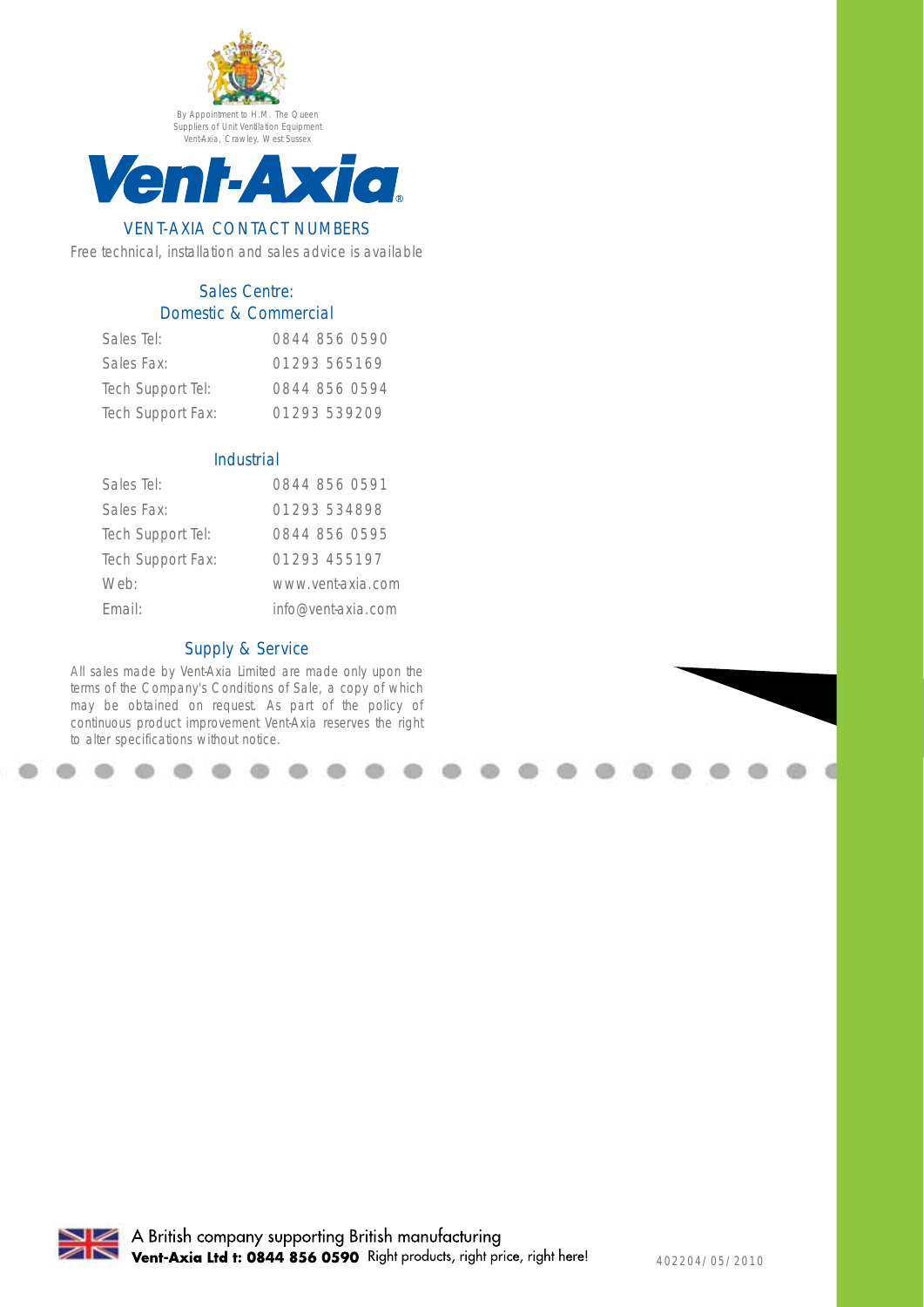# Vent-Axia Sentinel® Kinetic Range Mechanical Ventilation with

Heat Recovery

## Lo-Carbon Energy saving Ventilation solutions

## The Sentinel Kinetic Range incorporates:

A wholehouse heat recovery system with up to 92% energy efficiency. An easily accessible heat recovery cube protected by two removable EU3 filters. Two Lo-Carbon Energy Saving EC DC fans ensure long life (typically over double the life of AC motors) and lowest possible energy use. Fully insulated construction with built in condensation drain. Specifically designed for new build constructions with a high level of insulation.

Lo-Carbon Sentinel Kinetic meets the latest requirements of the Building Regulations Document F 2006 for wholehouse system ventilation: System 4. Continuous mechanical supply and extract with heat recovery. The Lo-Carbon Sentinel Kinetic models have 3 fully adjustable speeds and a purge setting - maximum. On the front of the unit is a digital controller that can be used to pre-set the speeds to any required air-flow within the performance range.

## Integral Humidity sensor

The integral humidity sensor increases speed in proportion to relative humidity levels, saving energy and reducing noise. The sensor also reacts to small but rapid increases in humidity, even if the normal trigger threshold is not reached. This unique feature ensures adequate ventilation, even for the smallest wet-room. Night time relative humidity setback feature suppresses nuisance tripping as humidity gradually increases with falling temperature. Acoustically lined - low noise levels from only 20dB(A) @3m

#### **Model Stock Ref**

| Kinetic V (non-summer bypass)                            | 438342 |
|----------------------------------------------------------|--------|
| Kinetic B (with summer bypass)                           | 438222 |
| Kinetic BH (with summer bypass & humidity sensor)        | 443319 |
| Kinetic CW L (with white Cooker Hood)                    | 441483 |
| Kinetic CS L (with Brushed Aluminium Cooker Hood)        | 441484 |
| Kinetic CW R (with white Cooker Hood)                    | 441485 |
| Kinetic CS R (with Brushed Aluminium Cooker Hood)        | 441486 |
| Kinetic Plus BH (with Summer bypass and humidity sensor) | 443028 |

### **Optional Controls**

| Wired Remote Controller with 15 metre cable  | 443283 |
|----------------------------------------------|--------|
| Wireless enable kit (includes one switch)    | 441865 |
| Additional wireless switch (max 3 switches)  | 437827 |
| Vent-Wise Controller (also requires sensors) | 441780 |

### **Optional F5 supply filters**

| Kinetic V                    | 444199 |
|------------------------------|--------|
| Kinetic B, BH & Cooker Hoods | 444200 |
| Kinetic Plus range           | 444201 |



# Sentinel Kinetic Range



1 1 **Vent-Axia** 

Lo-Carbon<sup>®</sup>





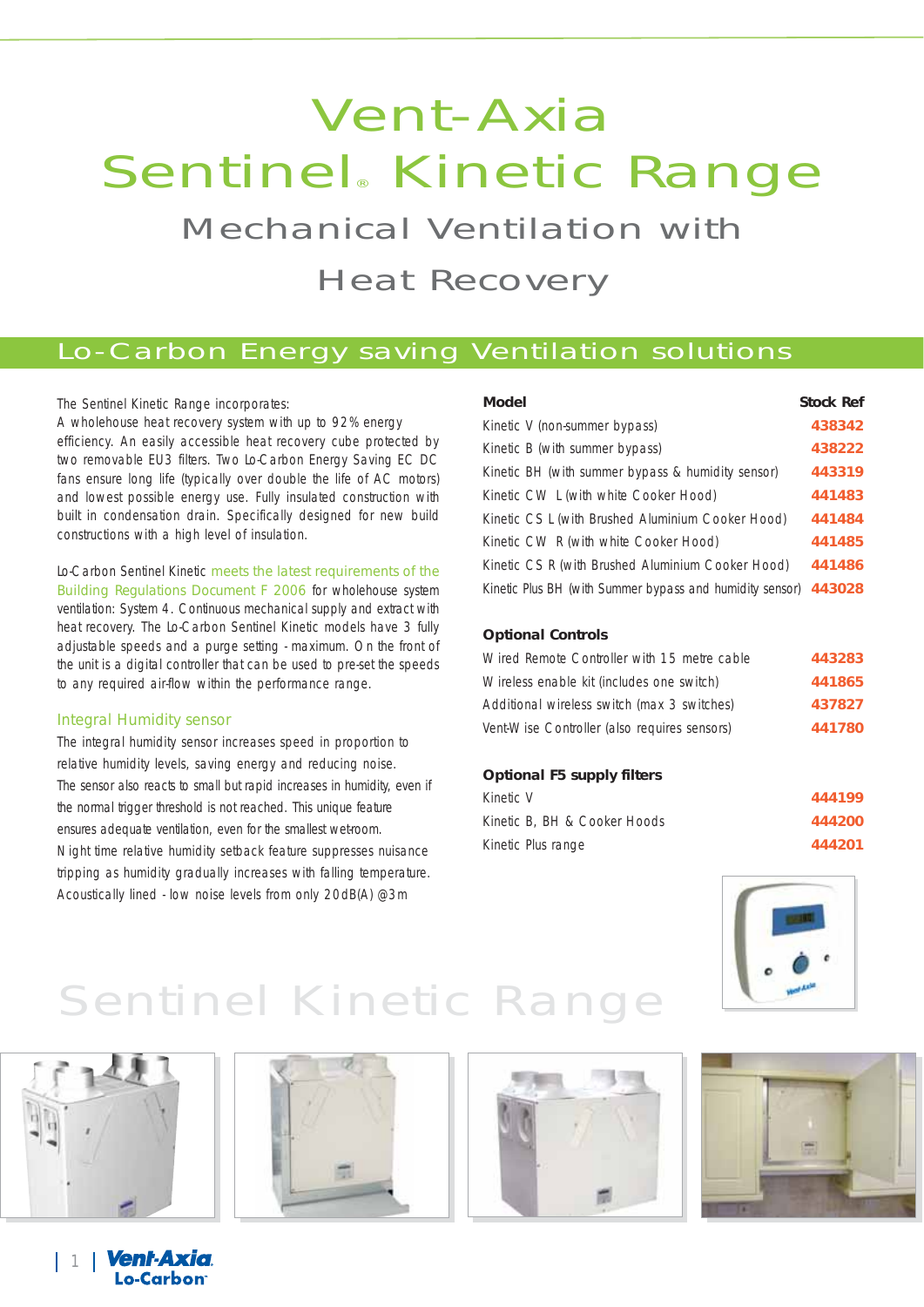## Features and Benefits

- Manufactured in the UK
- Building Regulations Part F compliant
- SAP Appendix Q Eligible
- Energy Savings Trust best practice compliant
- Up to 92% heat recovery whilst controlling condensation
- Programmable Summer bypass
- Left or right hand installation
- Horizontal and/or vertical duct outlets
- Integrated digital controller for simple and accurate commissioning
- Light-weight for easy installation
- External condensate connection
- Plug and play controls; Humidistat, Vent-Wise, Wireless remote
- **BMS** connectivity
- LS inputs/(Light Switch)
- Volt-free inputs
- Self diagnosis for simplified fault finding
- Adjustable delay on/delay off timer

### Multiple control options:

Five Volt-free pairs of switch terminals for sensor inputs allow boosting from a full range of Vent-Axia controllers – humidistats, PIR, timers.

Two terminals with 0-24V outputs allow 0V to 10V proportional control by sophisticated controllers such as CO<sub>2</sub> sensors and proportional humidistats.

The optional Vent-Wise controller senses temperature rise in a bath/shower hot water supply and/or current in a cooker/hob electrical circuit to activate boost, ensuring additional ventilation when needed.

Switched-live for boosting via light switches (220-240 V AC) or manual Normal/Boost switches. This connection has the advantage of Delay-On and Delay-Off facility.

Delay-On enables you to prevent the Boost airflow between 0 and 10 minutes, after a light switch has been activated.

Delay-Off allows the Boost airflow to continue after a light switch is turned off to ensure effective clearance of humidity. This timer is adjustable between 0 and 25 minutes.

## Purge setting:

The unit can be set to maximum flow (100%) by pressing and holding the Boost button on the unit itself or optional wireless controller for 5 seconds. Purge will continue for two hours unless cancelled by pressing the Boost button again.

## Summer Bypass

An internal damper is activated when the outside temperature is less than the room temperature. The damper opens allowing cooler fresh air to bypass the Heat Recovery Cell and reduce the internal temperature towards the pre-set 'Comfort Temperature'. When the inside air temperature reaches the pre set 'Comfort temperature' the bypass damper closes.

Anti-frost protection: In cold climates there is a possibility of frost building up on the intake side of the heat exchanger. In order to prevent damage, the Kinetic reduces supply flow while maintaining extract flow at temperatures below  $O^{\circ}C$ .

### Cooker Hood System range

System canopy hoods are a motorless hood with extract being provided by the MVHR unit. When the boost button on the canopy is activated, the MVHR unit goes to boost setting and the summer bypass opens preventing cooking by-products entering the heat exchanger cell.

### Wired Remote Controller (option)

Supplied with 15 metres of cable (max length), the Wired Remote Controller duplicates all the features of the on-board control panel, allowing commissioning, diagnosis and user control. Flush mounting, suitable for a single gang patrass box 16mm deep.









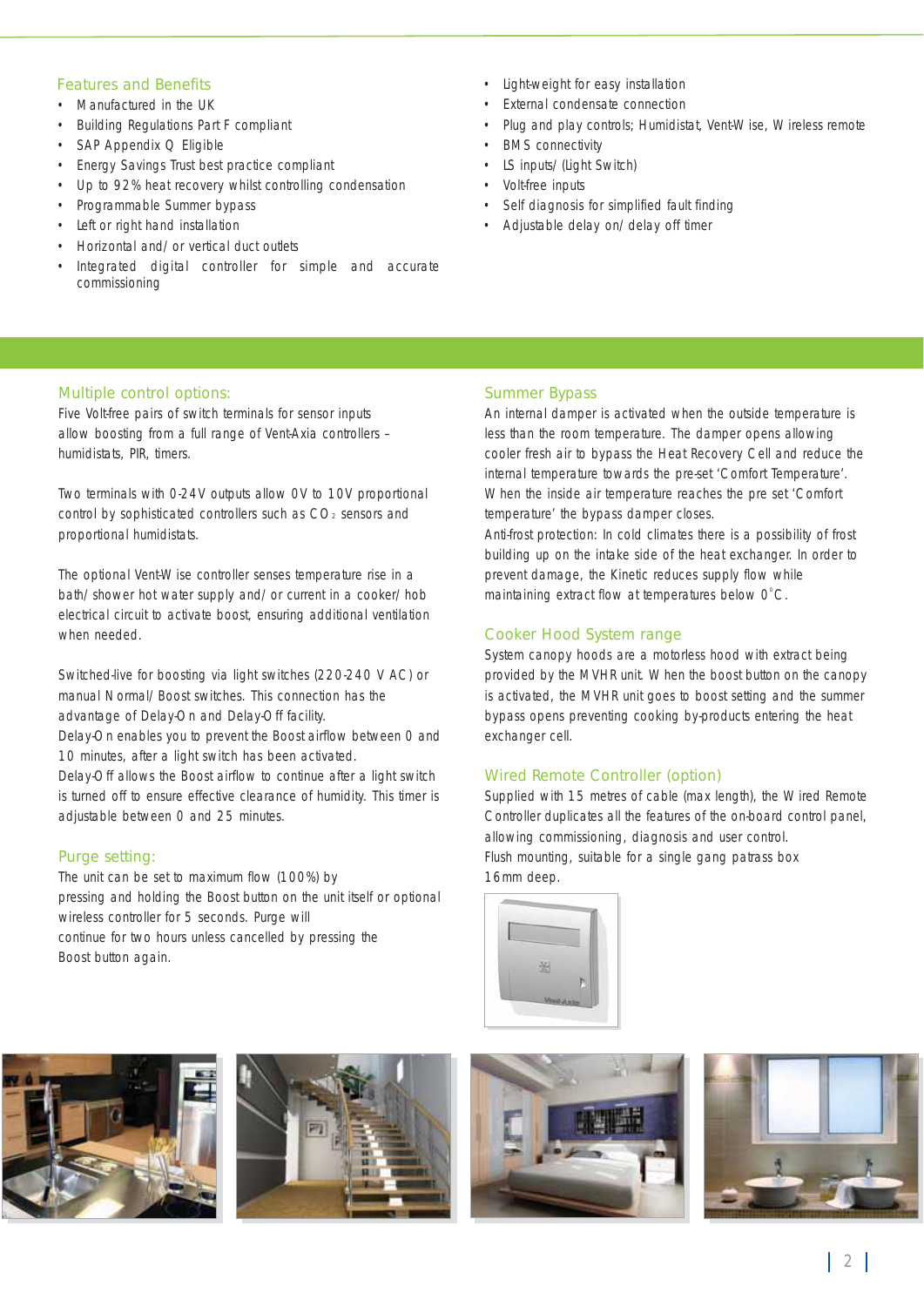# Vent-Axia Sentinel Kinetic compact & Cooker Hood **MVHR**

## **Performance**



## Sound Data

|           | Octave band, Hz, dB SWL |      |      |      |      |      |      | SPL  |      |         |
|-----------|-------------------------|------|------|------|------|------|------|------|------|---------|
| Flow, I/s | Test mode               | 63   | 125  | 250  | 500  | 1K   | 2K   | 4K   | 8K   | dBA@ 3m |
|           |                         |      |      |      |      |      |      |      |      |         |
| 10        | Supply                  | 47.8 | 40.2 | 38.0 | 31.1 | 28.2 | 22.1 | 23.6 | 30.9 | 21.4    |
|           | Extract                 | 47.0 | 38.7 | 36.0 | 29.9 | 25.0 | 22.4 | 23.3 | 30.8 | 20.6    |
|           | <b>Breakout</b>         | 43.6 | 36.2 | 37.4 | 30.9 | 27.4 | 23.3 | 24.2 | 31.4 | 18.6    |
| 20        | Supply                  | 54.0 | 46.6 | 50.2 | 44.5 | 44.4 | 38.3 | 28.8 | 31.9 | 31.2    |
|           | Extract                 | 46.8 | 40.5 | 34.6 | 34.2 | 34.6 | 25.9 | 23.7 | 30.3 | 22.9    |
|           | <b>Breakout</b>         | 45.9 | 39.9 | 40.6 | 35.7 | 33.5 | 28.4 | 25.3 | 31.2 | 21.3    |
| 30        | Supply                  | 58.1 | 54.5 | 57.6 | 52.2 | 51.7 | 47.6 | 38.6 | 35.8 | 38.5    |
|           | Extract                 | 47.6 | 46.2 | 38.7 | 41.3 | 42.8 | 33.9 | 26.4 | 30.5 | 28.4    |
|           | <b>Breakout</b>         | 45.2 | 42.4 | 48.2 | 40.8 | 37.7 | 35.2 | 30.0 | 31.1 | 25.2    |
| 40        | Supply                  | 65.2 | 58.4 | 62.3 | 58.0 | 56.5 | 52.5 | 44.1 | 41.4 | 43.6    |
|           | Extract                 | 53.5 | 53.0 | 44.0 | 47.7 | 48.1 | 39.7 | 31.5 | 31.5 | 33.5    |
|           | <b>Breakout</b>         | 50.9 | 47.6 | 47.4 | 48.1 | 42.5 | 40.8 | 36.3 | 34.4 | 29.3    |
| 50        | Supply                  | 66.4 | 63.2 | 66.3 | 62.5 | 61.7 | 57.4 | 50.0 | 47.8 | 48.3    |
|           | Extract                 | 64.2 | 55.2 | 48.0 | 50.9 | 52.1 | 44.5 | 35.9 | 35.0 | 37.2    |
|           | <b>Breakout</b>         | 55.0 | 51.0 | 51.3 | 51.6 | 46.9 | 46.0 | 42.0 | 38.3 | 33.2    |

Tested according to BS848. Breakout quoted spherical, Supply and Extract quoted hemispherical.

**Vent-Axia** 3 Lo-Carbon<sup>®</sup>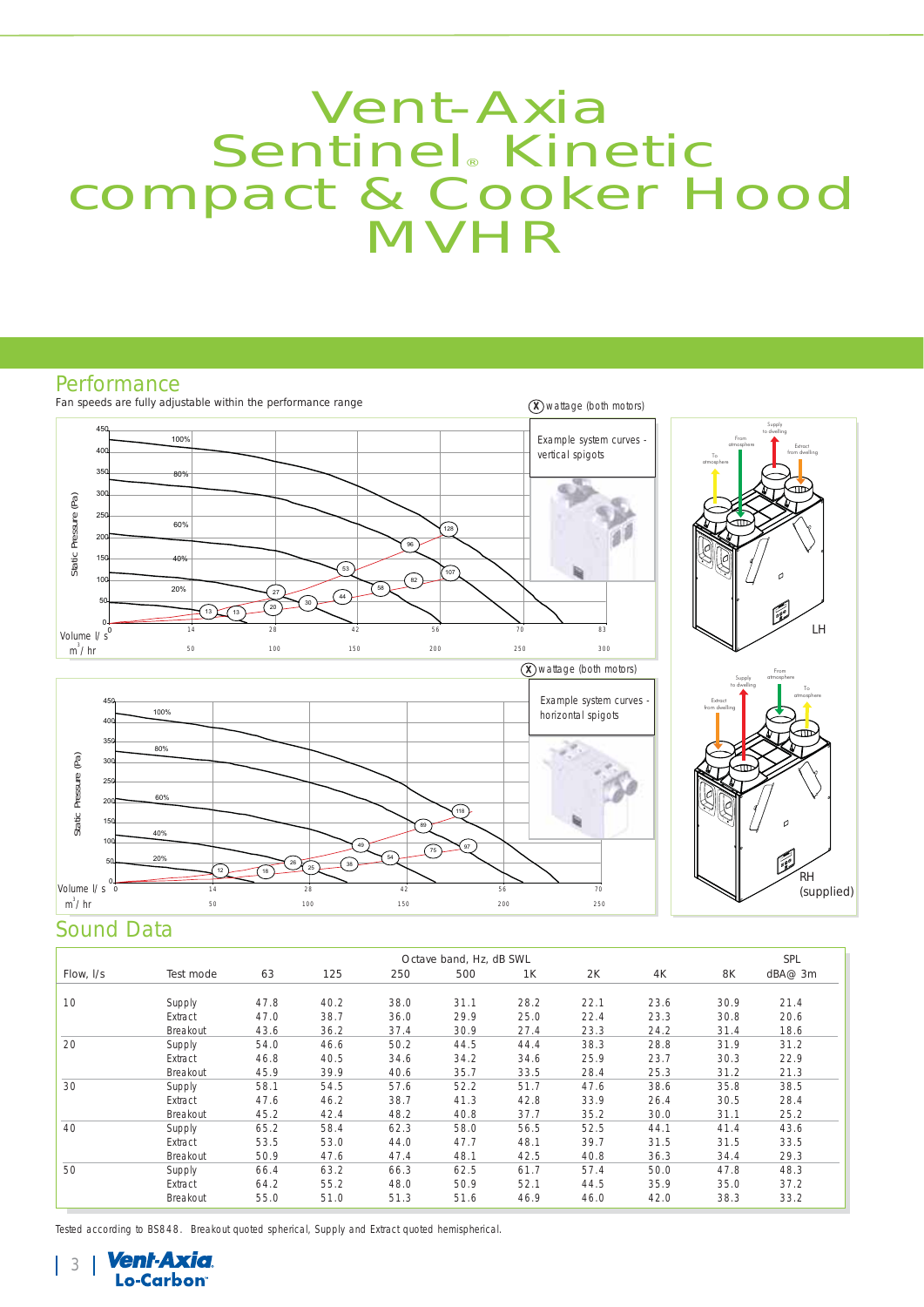### Features and Benefits

- SAP Appendix Q eligible
- Ultra quiet
- Light-weight for easier installation (V&B models 15kg)
- Horizontal duct option for space-saving installations
- V&B models fit within a 290mm deep kitchen cupboard
- Cooker Hood models fit within a 600mm wide aperture (300mm deep)
- Integrated digital controller for simple and accurate commissioning
- Plug and play controls; Humidistat, Vent-Wise, Wireless remote
- **BMS** connectivity
- LS inputs/(Light Switch)
- Volt-free inputs
- Self diagnosis for simplified fault finding
- Adjustable delay on/delay off timer

## Compact V, B and C models

## Dimensions (mm) With and without Cooker Hood



#### **A B C D E F GH J** 590 710 295 316 598 90 140 360 125 **K L MG J H** 550 550 285 140 125 360 **Kinetic V&B Kinetic Cooker Hood**

#### $\overline{\phantom{a}}$ SAP Appendix Q Performance

|       | Specific Fan  | Thermal           |
|-------|---------------|-------------------|
|       | Power (W/I/s) | <b>Efficiency</b> |
| $K+1$ | 0.72          | 92%               |
| $K+2$ | 0.74          | 91%               |
| $K+3$ | 0.81          | 90%               |
| $K+4$ | 0.93          | 88%               |
| $K+5$ | 1.07          | 87%               |

## Easy Installation

The Sentinel Kinetic models can be mounted vertically in a roof space, and are suitable for wall mounting or within a kitchen cupboard. When mounted in an unheated area ducting should be insulated. Ducting can be attached to the unit horizonally, vertically or both. Minimum internal depth of kitchen cupboard: V&B models 290mm. CW models 300mm

### V&B Models

Left or right hand installation. The unit is supplied with duct spigots to outside on the right hand side. These can be reversed onsite by simply removing the control panel, rotating the unit 180 degrees and re-attaching the control panel.

Horizontal and vertical spigots: The combination of spigot options allows installation in confined locations. If vertical and horizontal connection is required on the same outlet/inlet, additional spigots can be supplied.

Condensate drain can be taken out through the back, or bottom of the unit. Using the fittings supplied, the final condensate connection is made outside the unit and can be completed after installation.

## Cooker Hood Unit

The Sentinel Kinetic Cooker Hood is designed to fit in a 600mm aperture above a hob. The telescopic hood incorporates two flat removable metal grease filters, low energy light bulbs and is available with White or Brushed Aluminium front trim.

The hood contains an integral fire damper in accordance with BRE Digest 398 and is connected to the heat recovery unit by a galvanised steel duct with access for cleaning. When the hood is opened, the heat recovery unit goes to boost speed and the summer bypass automatically opens to prevent cooking by-products entering the heat recovery cell. As an additional safety feature, the duct also contains a thermal cut-out fuse which turns off the MVHR unit in the event of excessive temperature in the airway. Cooker Hood units cannot be handed on-site and must be purchased as left hand or right hand models.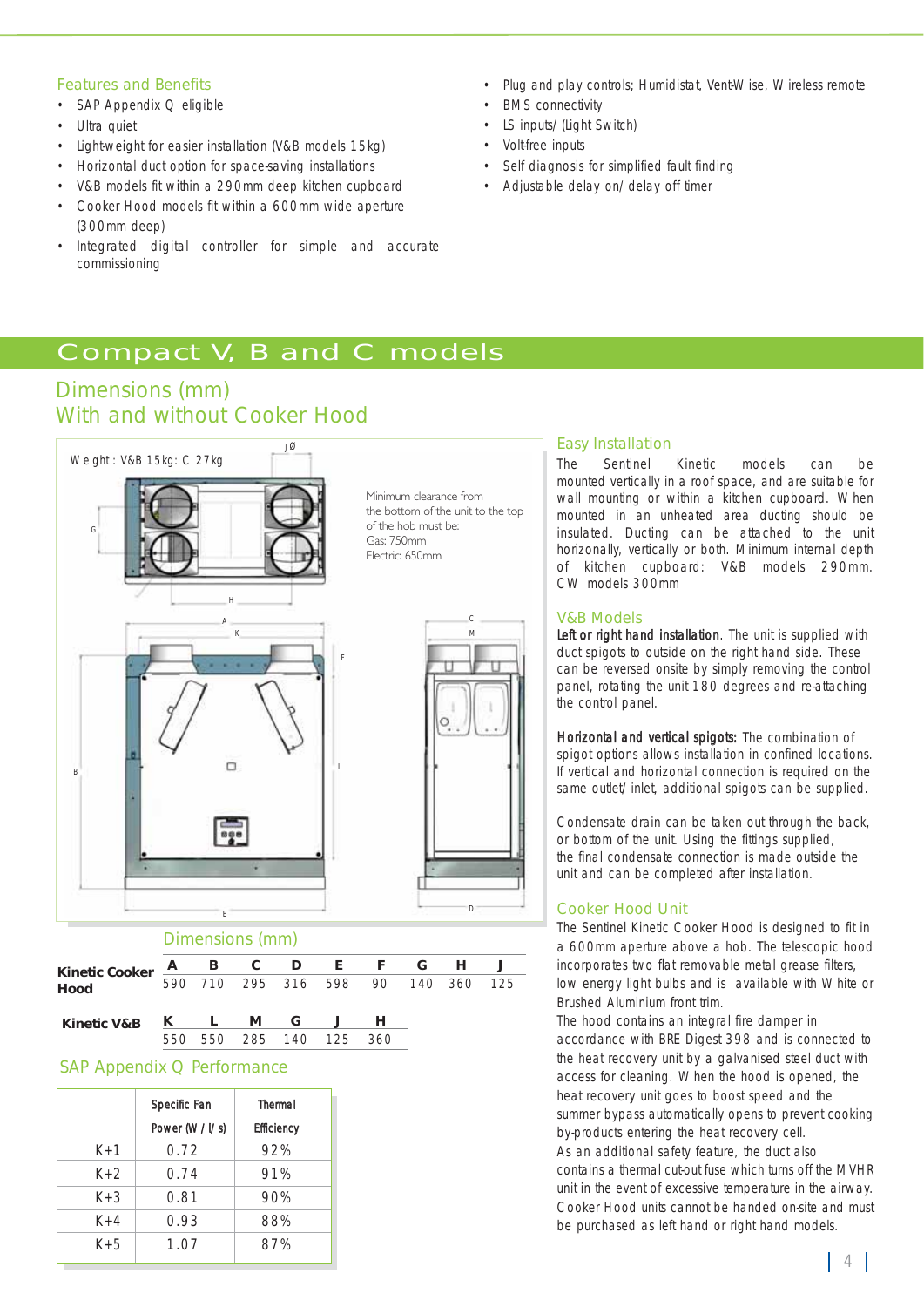# Vent-Axia Sentinel® Kinetic Plus Technical Features

## **Performance**

Fan speeds are fully adjustable within the performance range Horizontal and Vertical Spigots



## Sound Data

|           |                  | Octave band, Hz, dB SWL |      |      |      |      |      | SPL dB(A) |      |      |       |
|-----------|------------------|-------------------------|------|------|------|------|------|-----------|------|------|-------|
| Flow, I/s | Unit setting (%) | Test mode               | 63   | 125  | 250  | 500  | 1k   | 2k        | 4k   | 8k   | at 3m |
| 50        | 20%              | Supply                  | 46.5 | 54.3 | 46.4 | 44.8 | 36.2 | 28.5      | 24.5 | 31.2 | 28.5  |
|           |                  | Extract                 | 46.0 | 52.2 | 42.3 | 38.7 | 27.6 | 24.2      | 24.0 | 31.7 | 25.0  |
|           |                  | Breakout                | 48.5 | 42.6 | 43.3 | 38.9 | 35.8 | 29.3      | 23.8 | 30.7 | 22.8  |
| 78        | 40%              | Supply                  | 50.3 | 59.1 | 54.5 | 56.5 | 47.0 | 39.9      | 26.3 | 31.7 | 38.0  |
|           |                  | Extract                 | 46.8 | 51.6 | 47.8 | 44.4 | 32.7 | 27.4      | 24.4 | 31.7 | 28.0  |
|           |                  | Breakout                | 48.4 | 51.2 | 53.4 | 46.0 | 41.0 | 34.6      | 25.0 | 30.3 | 28.5  |
| 104       | 60%              | Supply                  | 52.4 | 57.2 | 60.4 | 60.9 | 55.8 | 50.3      | 33.1 | 33.9 | 43.6  |
|           |                  | Extract                 | 50.0 | 49.8 | 56.8 | 52.4 | 40.2 | 35.9      | 33.4 | 39.8 | 35.2  |
|           |                  | Breakout                | 55.0 | 49.6 | 59.7 | 54.5 | 46.9 | 39.9      | 33.6 | 39.2 | 34.9  |
| 127       | 80%              | Supply                  | 54.9 | 60.7 | 67.4 | 66.6 | 61.8 | 56.0      | 39.6 | 37.7 | 49.5  |
|           |                  | Extract                 | 50.4 | 52.0 | 61.2 | 56.6 | 45.1 | 39.6      | 34.2 | 40.2 | 39.1  |
|           |                  | Breakout                | 53.5 | 53.4 | 60.8 | 59.1 | 53.0 | 45.3      | 36.0 | 40.1 | 38.7  |
| 137       | 100%             | Supply                  | 54.7 | 61.7 | 70.5 | 69.9 | 62.7 | 57.5      | 42.1 | 38.3 | 52.0  |
|           |                  | Extract                 | 54.4 | 55.1 | 65.8 | 57.5 | 46.9 | 40.6      | 33.7 | 40.0 | 41.8  |
|           |                  | Breakout                | 56.6 | 54.6 | 60.5 | 60.7 | 54.7 | 45.9      | 36.5 | 39.6 | 40.0  |

Tested according to BS848. Breakout quoted spherical, Supply and Extract quoted hemispherical.